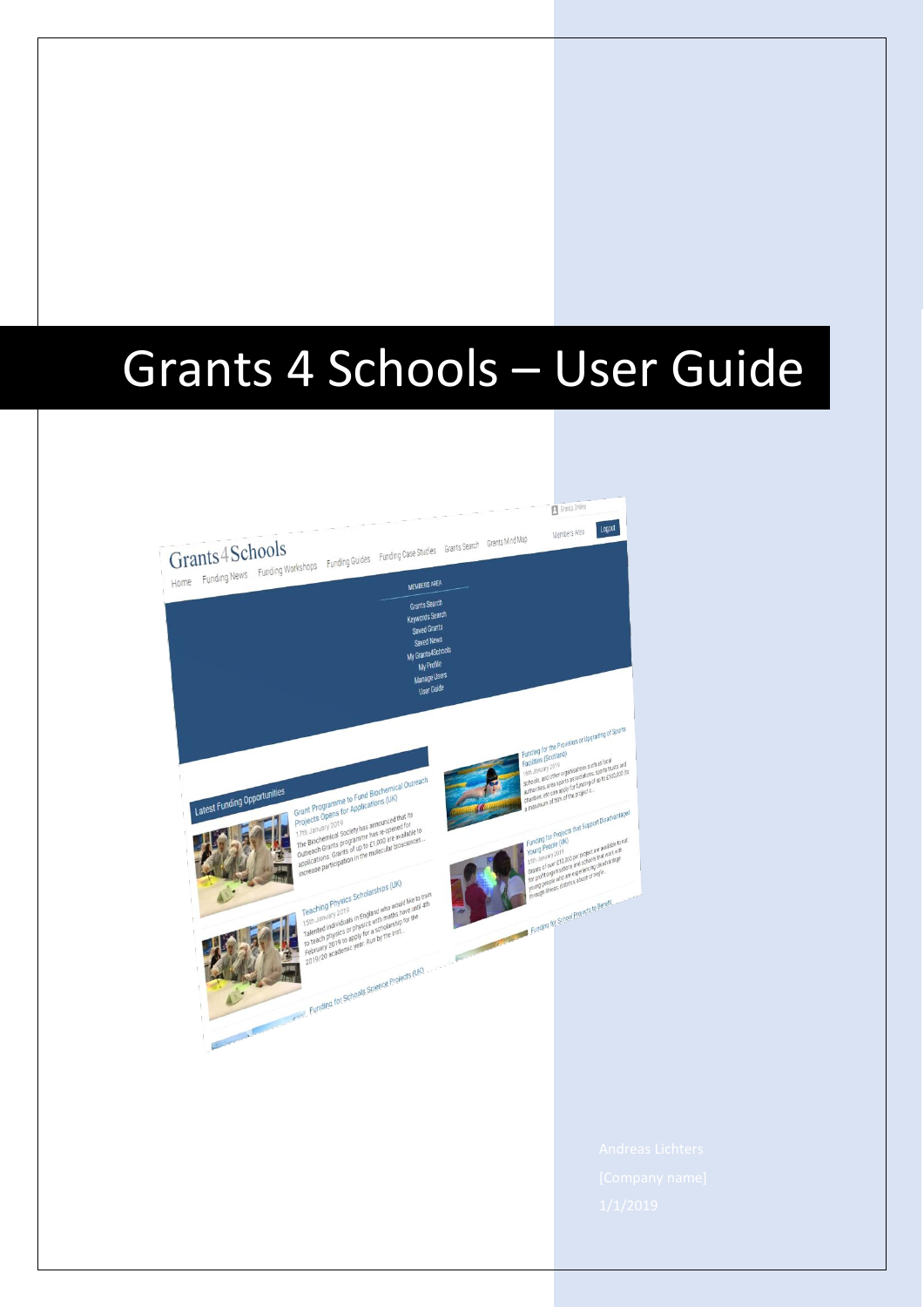## **Grants 4 Schools - User Guide**

The purpose of this guide is to assist you in making the most effective use of the Grants 4 Schools web site.

The site has two main functions:

1. Helping you to keep up to date with the latest funding news such as the latest grant announcements and calls for proposals

2. Helping you to identify relevant grants and funding sources through the provision of an online searchable grants database.

### **How do I keep up to date with bidding deadlines and calls for proposals?**

To give keep you up to date with new and upcoming funding opportunities, the Grants 4 Schools web site has at its core the Latest Funding News section. This provides information on latest calls for proposals and application deadlines.

The Latest Funding News section is split into three key sections:

- Today's Funding News
- Featured Funding News
- Funding News by Grant Categories (Arts, Housing, Community Development, etc)

#### **Today's Funding News**

The Grants 4 Schools website is updated with new funding opportunities on a daily basis. This is where you will find the very latest funding news. Click on the title of the news item to access more detailed information on the funding available including the link to the funders website.

The section also features a link to all funding news items in date order.

#### **Featured Funding News**

The Featured News Section will highlight funding opportunities of particular importance.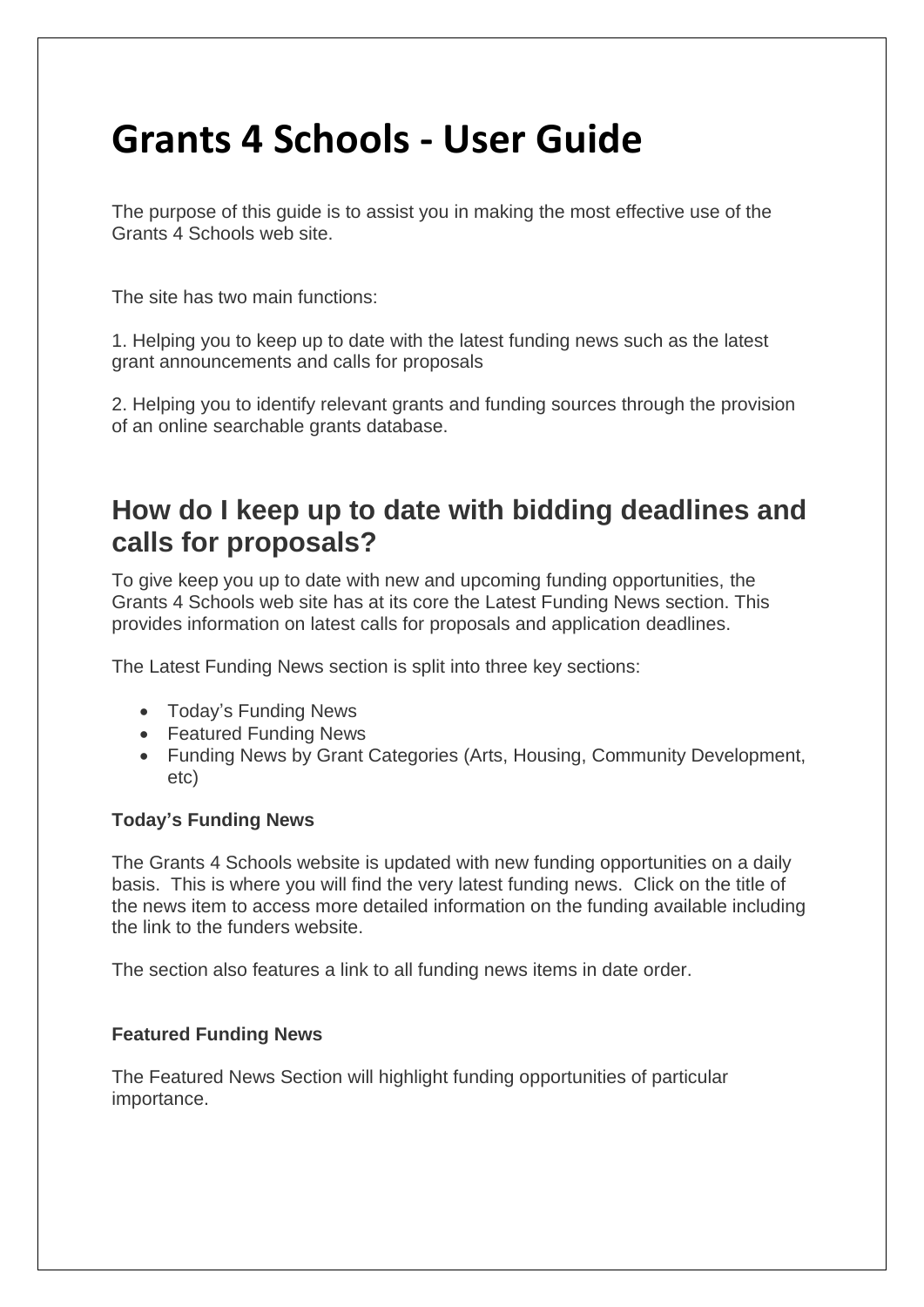### **How do I search for funding for my Organisation and / or Project?**

The Grants 4 Schools website features a powerful and interactive Grants Search Database and offers a fast and effective means of identifying grants that are relevant to you.

. The search facility is divided into separate sections to allow you to progressively narrow your search. Each field is optional and can if required be left blank.

The search facility features the following search criteria:

#### **Search by Region or using your Post Code**

Please enter your post code **or** region (London, East Midland, etc) to filter your search to grants that are relevant to your area. For example, selecting Scotland would include all grants relevant to Scotland (Scottish only grants and grants applicable to the whole of the UK) but exclude from the search results grants only available in England, Wales and Northern Ireland)

### **Search by Grant Categories**

You can further narrow down your search criteria by selecting specific areas of interest /funding categories. These include:

- Professional Development
- Raising Educational Attainment / Improving Learner
- Enhancing Learning
- International Co-operation in Education
- Arts Health and Sport
- Community Links
- Buildings and Facilities
- Special Educational Needs
- Environment
- Equipment
- Supporting Extra Curricular Activities
- General Educational Purposes